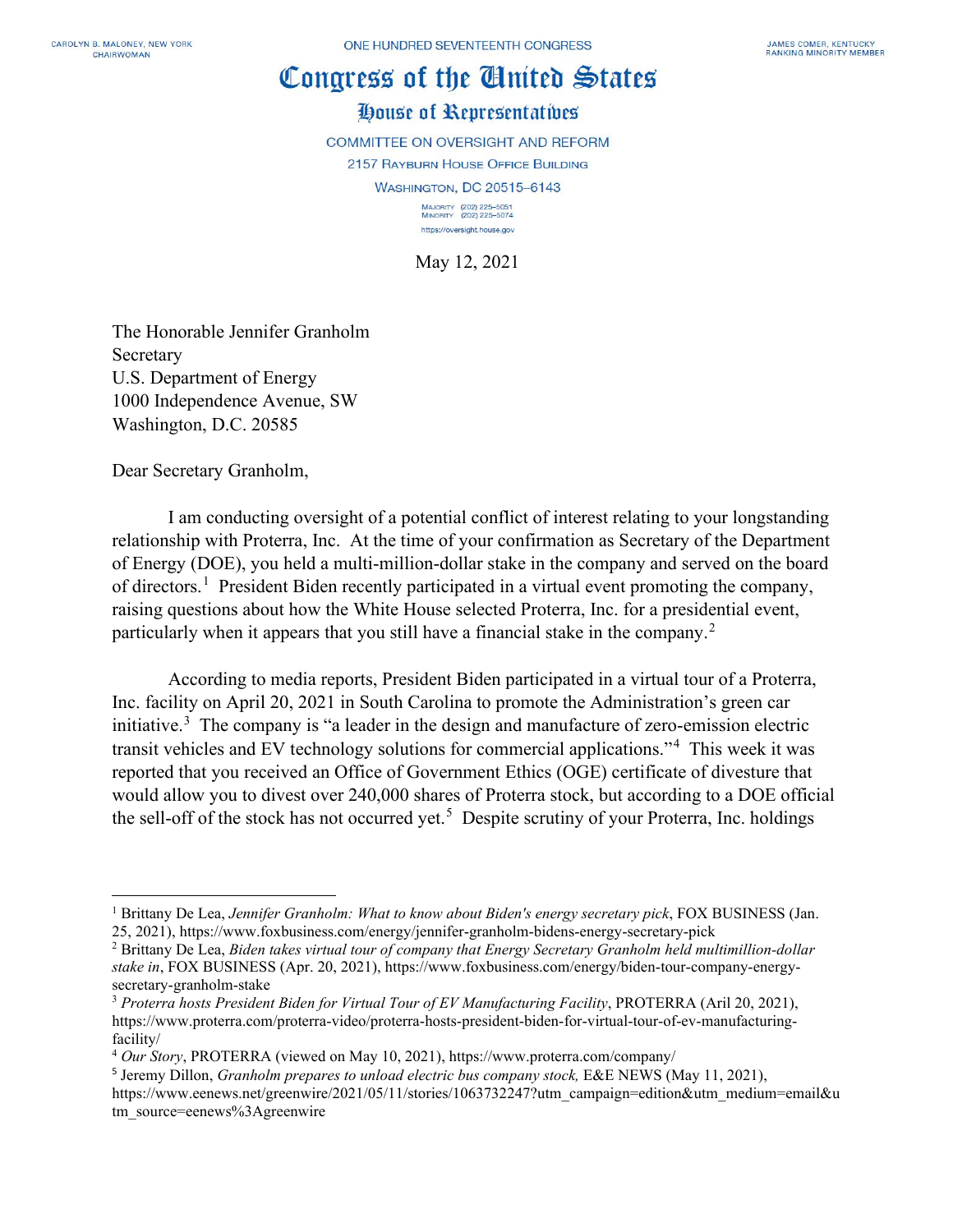The Honorable Jennifer Granholm Page 2 May 12, 2021

during your Senate confirmation hearing and by media reports, the White House still decided to promote the company with a presidential event.<sup>[6](#page-1-0)</sup> This is concerning.

As the Secretary of Energy, it also appears that you are involved with decisions and issues that directly conflict with your ownership of Proterra, Inc. Specifically, one of the priorities of the Biden Administration's Department of Energy is electric vehicle technology.<sup>[7](#page-1-1)</sup> The White House issued Executive Order 14017 on February 24, 2021, directing the incoming Secretary of Energy to submit, "a report identifying risks in the supply chain for high-capacity batteries, including electric-vehicle batteries, and policy recommendations to address these risks."[8](#page-1-2) If you are carrying out that Executive Order as intended, your ownership of Proterra, Inc. is even more troubling and raises questions about whether the company receives any preferential treatment from DOE.

While you claim to have been uninvolved with President Biden's virtual visit to Proterra, Inc., you have spent much of your time as Secretary of DOE actively pushing a public relations campaign to endorse electric vehicles, batteries and charging infrastructure.<sup>[9](#page-1-3)</sup> I want to ensure that you are taking your ethics requirements seriously, and not using your position to profit financially.

In order for Committee Republicans to better understand if there is a conflict of interest relating to your investment in Proterra Inc. please provide the following documents and information as soon as possible but no later than May 26, 2021.

- (1) All documents and communications from January 20, 2021 to present, related to Secretary Granholm's divestiture of Proterra, Inc. stocks.
- (2) All documents and communications from January 20, 2021 to present, related to the planning of the virtual visit that President Biden took to the Proterra electric plant on April 20, 2021.
- (3) All documents and communications from January 20, 2021 to present, between the Department of Energy and the White House regarding President Biden's American Jobs Plan.
- (4) All of Secretary's Granholm's OGE Form 278E filings.

<span id="page-1-0"></span><sup>6</sup> *Id.* 

<span id="page-1-1"></span><sup>7</sup> Niraj Chokshi, *Biden's Push for Electric Cars: \$174 Billion, 10 Years and a Bit of Luck*, THE NEW YORK

TIMES (Mar. 31, 2021), https://www.nytimes.com/2021/03/31/business/biden-electric-vehicles-infrastructure.html

<span id="page-1-2"></span><sup>8</sup> News Release, The White House, Executive Order on America's Supply Chains (Feb. 24, 2021) 9 Robert Walton, *DOE will spend billions on electric vehicle R&D in jobs fight with China, Granholm says*,

<span id="page-1-3"></span>UTILITY DIVE (Mar. 10, 2021), https://www.utilitydive.com/news/doe-will-spend-billions-on-electric-vehicleresearch-in-jobs-fight-with-china/596441/